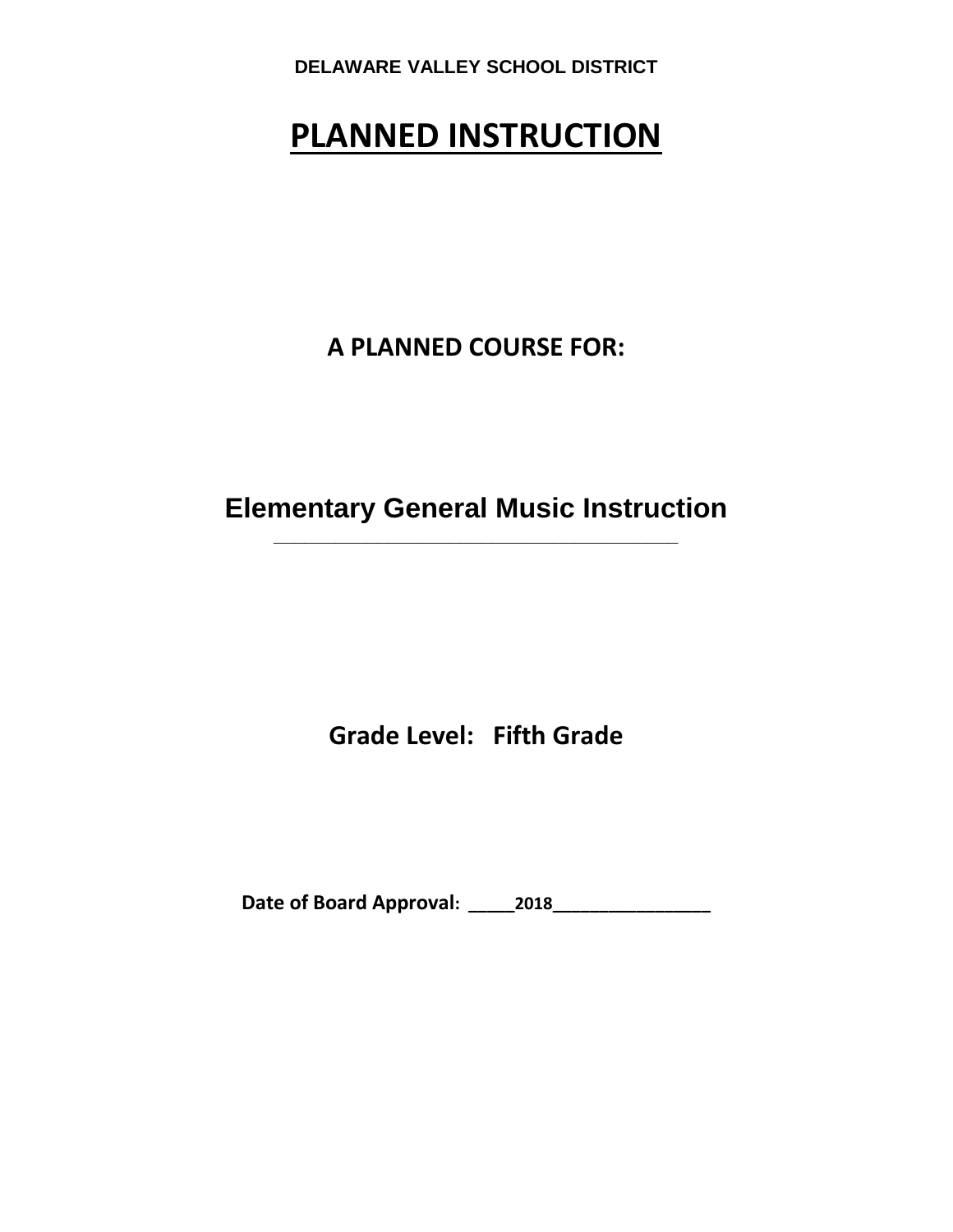# **Planned Instruction**

# **Title of Planned Instruction: Elementary General Music**

**Subject Area: Music Grade(s): Fifth Grade**

**Course Description:** In this course, students will continue to build upon musical concepts learned in the previous grades, adding to their knowledge in the areas of rhythm and pitch. Rhythmically, students will learn the Dotted Eighth Note/Single Sixteenth Note Figure, the Eighth Note-Triplet Figure, and build upon their understanding of Time Signature (Meter) while exploring numerical rhythm reading. Melodically, students will explore Key Signature – how it applies to both vocalists and instrumentalists – while adding Accidentals to their melodic foundations, completing the chromatic scale. Students will also develop an understanding of Chords, their creation, and use as Accompaniment. Classroom instruments will continue to be a large part of preparation and reinforcement. Good vocal production and aural skills will be stressed, as well as independent singing through the use of canons, partner songs, and 2-part singing.

**Time/Credit for the Course: 72 days** 

**Curriculum Writing Committee:** 

**Jessica L. Armstrong, Robert A. Burns, Jr., Emily Kondracki, Brian A. Krauss**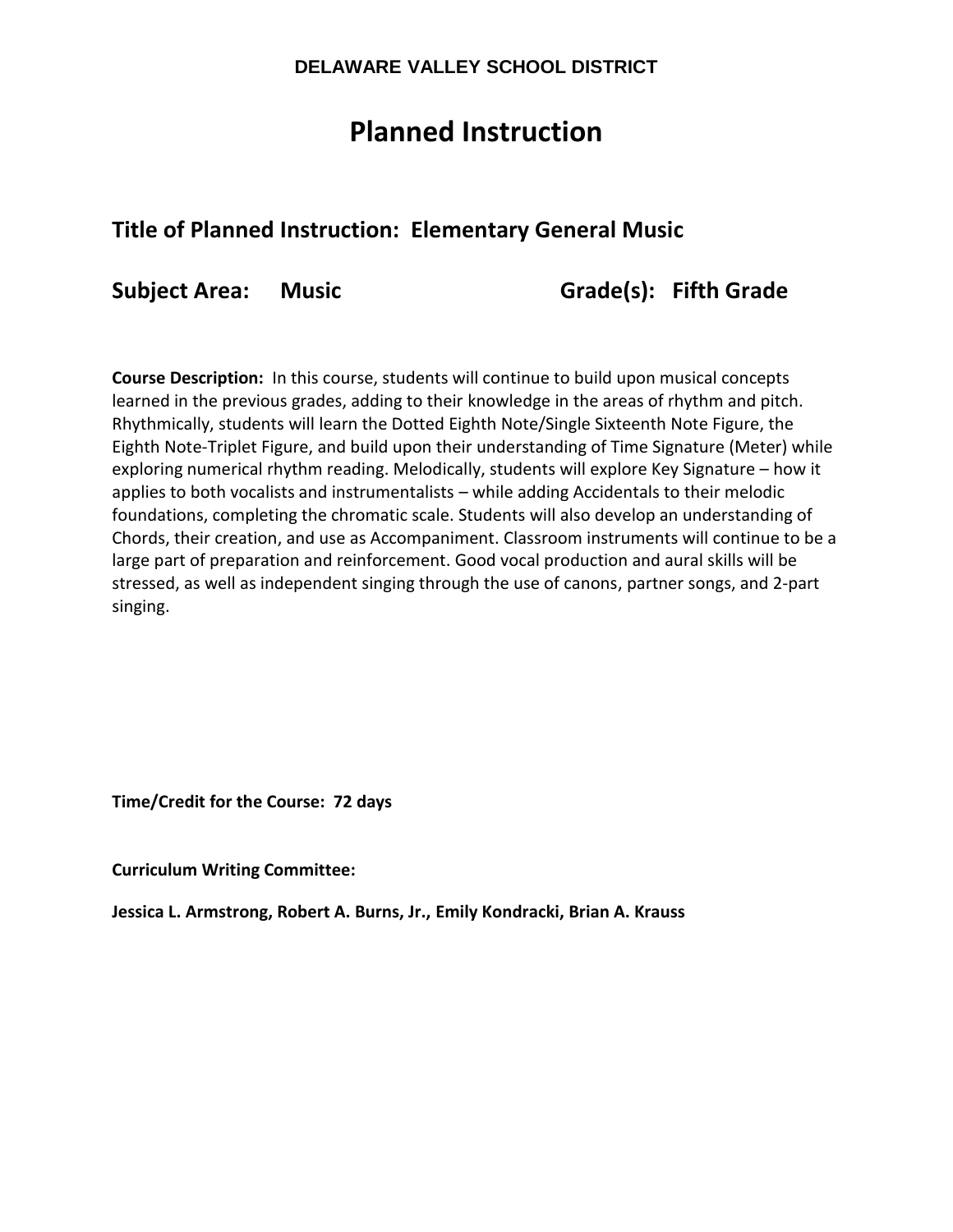# **Curriculum Map**

## **Marking Period One:**

- Review of all previously learned musical (knowledge). 10 days
- Aural introduction to new rhythmic (Dotted Eighth/Sixteenth Note figure "Tripka") and melodic (Diatonic Scale) concepts. 8 days
- Identify meaning and purpose of Time Signature. 10 days
- **Goals:**
	- i. Understand and apply all material learned in fourth grade general music, including appropriate vocabulary.
	- ii. Notate, read, and perform the pitches of the Diatonic Scale.
- iii. Aural preparation of the Dotted Eighth Note, Single Sixteenth Note rhythm.
- iv. Notate, read, and perform primary rhythms using numerical counting system.
- **Marking Period Two:**
	- Recognize, perform, notate and read Dotted Eighth Note and Single Sixteenth Note combination – "Trip-ka" (Figure) 10 days
	- Expand numerical counting of rhythms to include 4-beamed Sixteenth Note figures. 4 days
	- Identify meaning and purpose of Key Signature. 8 days
	- Notate, read, and perform rhythms containing 4-beamed Sixteenth Notes using numerical system.
	- Define, identify, and create Chords. 18 days
	- **Goals**
		- **i.** Notate, read, and perform Dotted Quarter Note, Single Sixteenth Note figures – "Trip-ka".
		- **ii.** Notate, read, and perform rhythms including 4-beamed Sixteenth Note figures using numerical counting system.
		- **iii.** Identify location of "Do" (Tonality) using Key Signature.

## **Marking Period Three:**

- Use Chords to develop Chord Progressions, making connections to various musical styles. 18 days
- Expand numerical counting of rhythms to include Eighth Note Sixteenth Note combinations, the Dotted Quarter Note, and the Single Eighth Note. 10 days
- Define and identify Accidentals. 8 days
- **Goals**
	- **i.** Identify and create Chord progressions within various musical styles.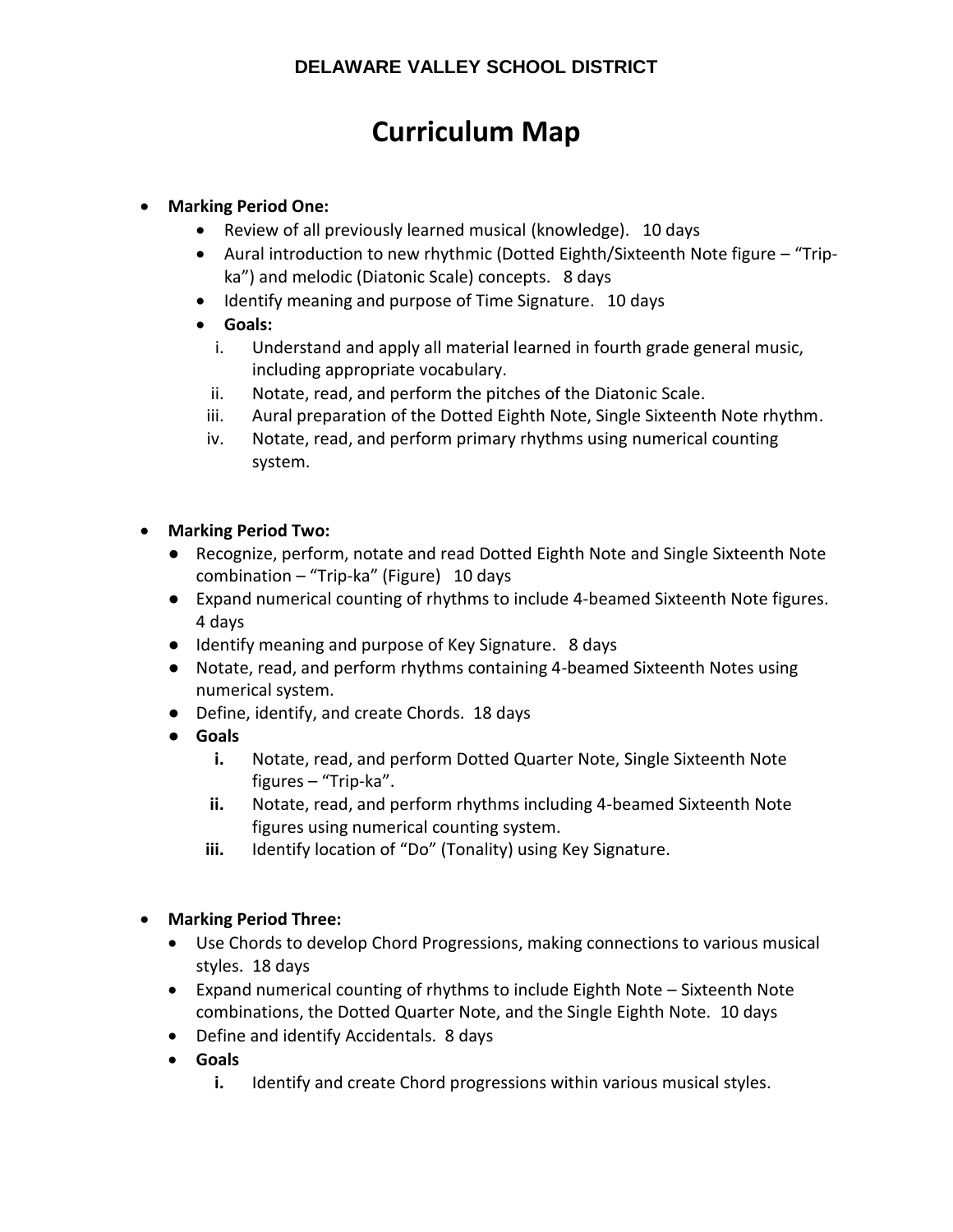- **ii.** Notate, read, and perform rhythms containing Eighth Note Sixteenth Note combinations, the Dotted Quarter Note, and the Single Eighth Note.
- iii. Define and identify Accidentals.
- **Marking Period Four:**
	- Define, identify and create rhythms containing Triplet Figures using both Quarter Notes and Eighth Notes. 12 days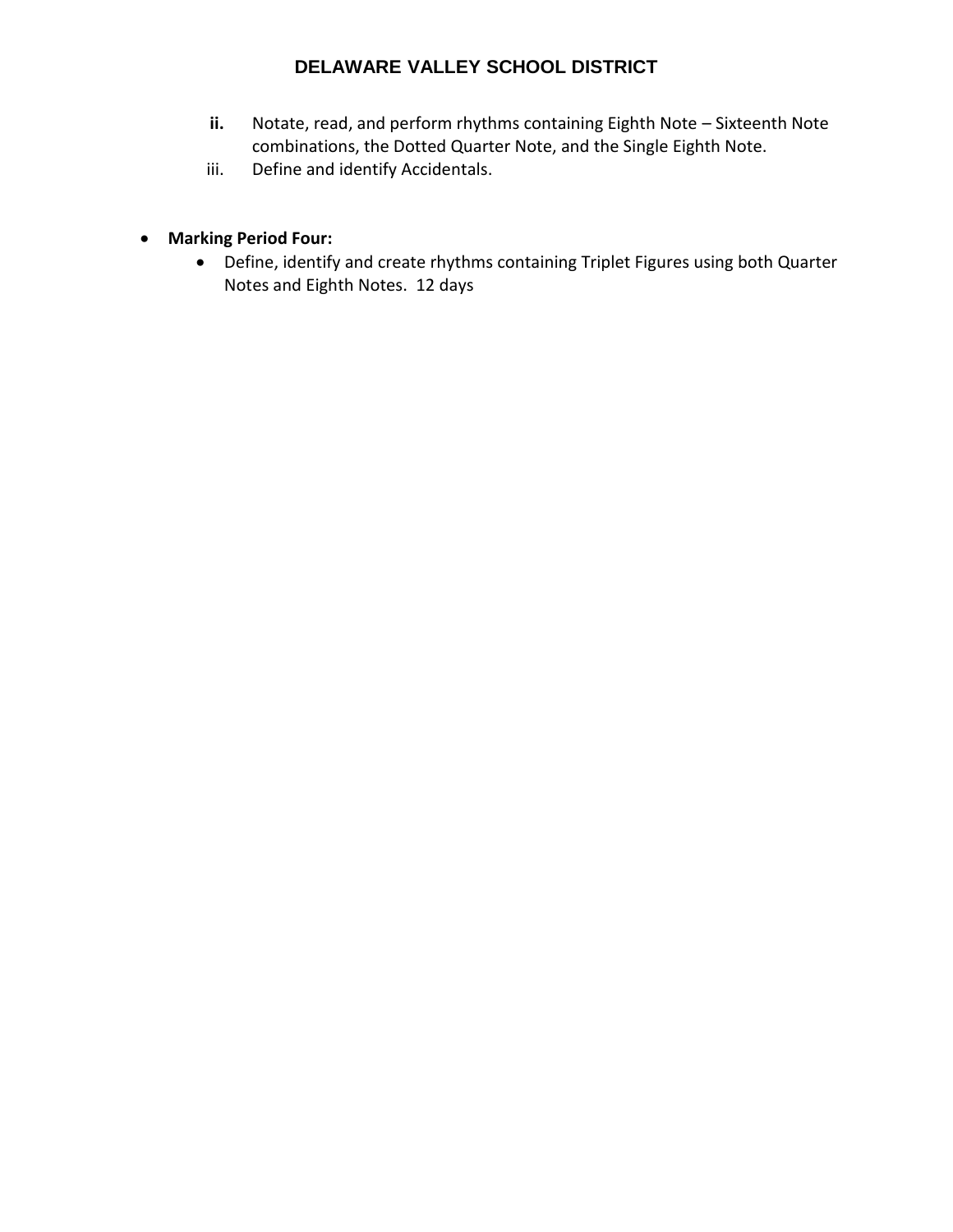# **Curriculum Plan**

**Unit 1:** Diatonic Scale **Time Range in Days:** 8 days **Marking Period:** Marking Period One

#### **Standard(s):**

#### **PA Department of Education Academic Standards for the Arts and Humanities**

9.1.5A, 9.1.5.B, 9.1.5.C, 9.1.5.D, 9.1.5.E, 9.1.5.H, 9.1.5.K, 9.2.5.A, 9.2.5.G, 9.2.5.K, 9.3.5.A, 9.3.5.E

#### **National Association for Music Education Core Music Standards**

MU:Cr.1.1.5a, MU:Cr1.1.5b, MU:Cr2.1.5a, MU:Cr2.1.5b, MU:Cr3.1.5a, MU:Cr3.2.5a, MU:Pr4.1.5a, MU:Pr4.2.5a, MU:Pr4.2.5b, MU:Pr4.2.5c, MU:Pr4.3.5a, MU:Pr5.1.5a, MU:Pr5.1.5b, MU:Pr6.1.5a, MU:Pr6.1.5b, MU:Re7.1.5a, MU:Re8.1.5a, MU:Re9.1.5a, MU:Cn10.05a, MU:Cn11.05.a,

#### **Anchor(s):**

R5.A.1, R5.A.2, R5.B.1, R5.B.2, R5.B.3

#### **Big Idea(s):**

The skills, techniques, elements, and principles of the arts can be learned, studied, refined, and practiced.

**Essential Questions:** How do musicians use rehearsal to improve their skills? **Concepts:** A personalized rehearsal schedule can help a musician improve his or her skills.

**Competencies:** Create a personalized rehearsal schedule and predict how each element of the schedule will affect their skills.

Artists use tools and resources, as well as their own experiences and skills to create art. **Essential Questions:** Why do people create music based on their personal experiences? **Concepts:** People can create music that reflects personal experiences. **Competencies:** Create a musical work that tells a story about personal experiences.

The arts provide a medium to understand and exchange ideas. **Essential Questions:** How can music communicate themes and ideas? **Concepts:** There are styles of music that are specifically written to communicate themes and ideas.

**Competencies:** Describe themes and ideas through listening and performance of a variety of musical styles, e.g. program music, theatrical music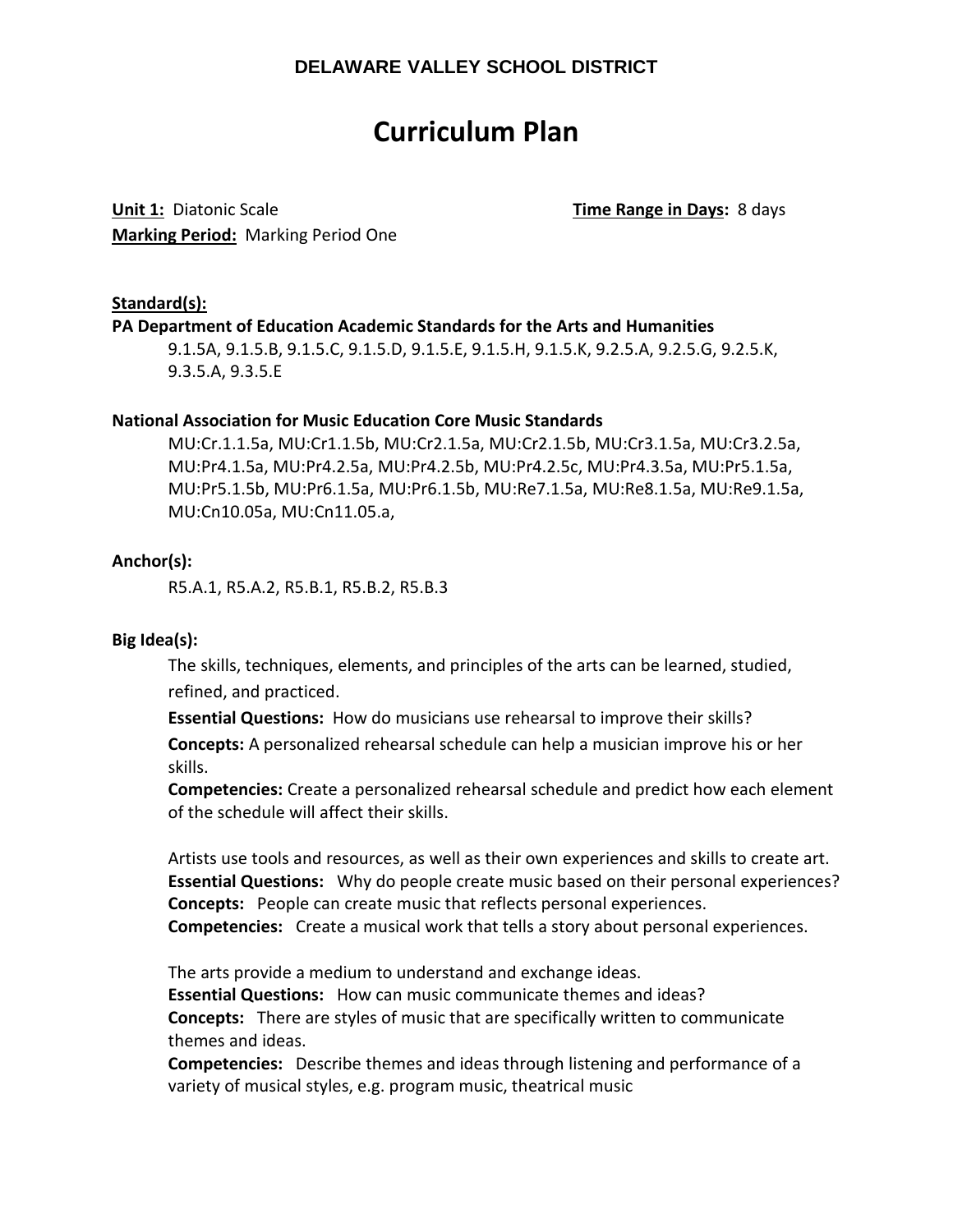People have expressed experiences and ideas through the arts throughout time and across cultures.

**Essential Questions**: What role does music play in culture?

**Concepts:** Music plays an important role in culture.

**Competencies:** Analyze the role of music in their own culture, including musical works created by Pennsylvania artists.

There are formal and informal processes used to assess the qualities of works in the arts.

**Essential Questions:** Why must people be able to talk about music and have clear opinions to determine the quality of musical works?

**Concepts:** People must be able to articulate their thoughts and defend their position in order to engage in critical analysis.

**Competencies:** Critique their own performances using the different types of artistic criticism.

- **Overview:** The Diatonic Scale is a fundamental musical concept about pitch and interval, through which students may better comprehend the reading, notation, performance, and improvisation of music.
- **Goals:** Students will be able to demonstrate an understanding of the construction of the Diatonic Scale, using a pattern of intervals, through the performance of recognizing, in-tune singing, showing, drawing, reading, and labeling on the staff and through Improvisation.

## **Objectives:**

- 1. Students will be able to define the Diatonic Scale. (DOK Level 1)
- 2. Students will be able to identify the patterns of intervals that comprise the Diatonic Scale. (DOK Level 2)
- 3. Students will be able to show Diatonic Scale intervals in improvisation and dictation. (DOK Level 2)
- 4. Students will be able to recognize, interpret, and create compositions using the Diatonic Scale within given constructs. (DOK Levels 1, 2, 4)

## **Core Activities and Corresponding Instructional Methods:**

- 1. Direct instruction on the Diatonic Scale.
- 2. Use of a pattern of intervals to draw notes as a Melody Ladder or on a staff and form a scale.
- 3. Echoing the Diatonic Scale, beginning on any scale degree.
- 4. Reading the Diatonic Scale from the musical staff.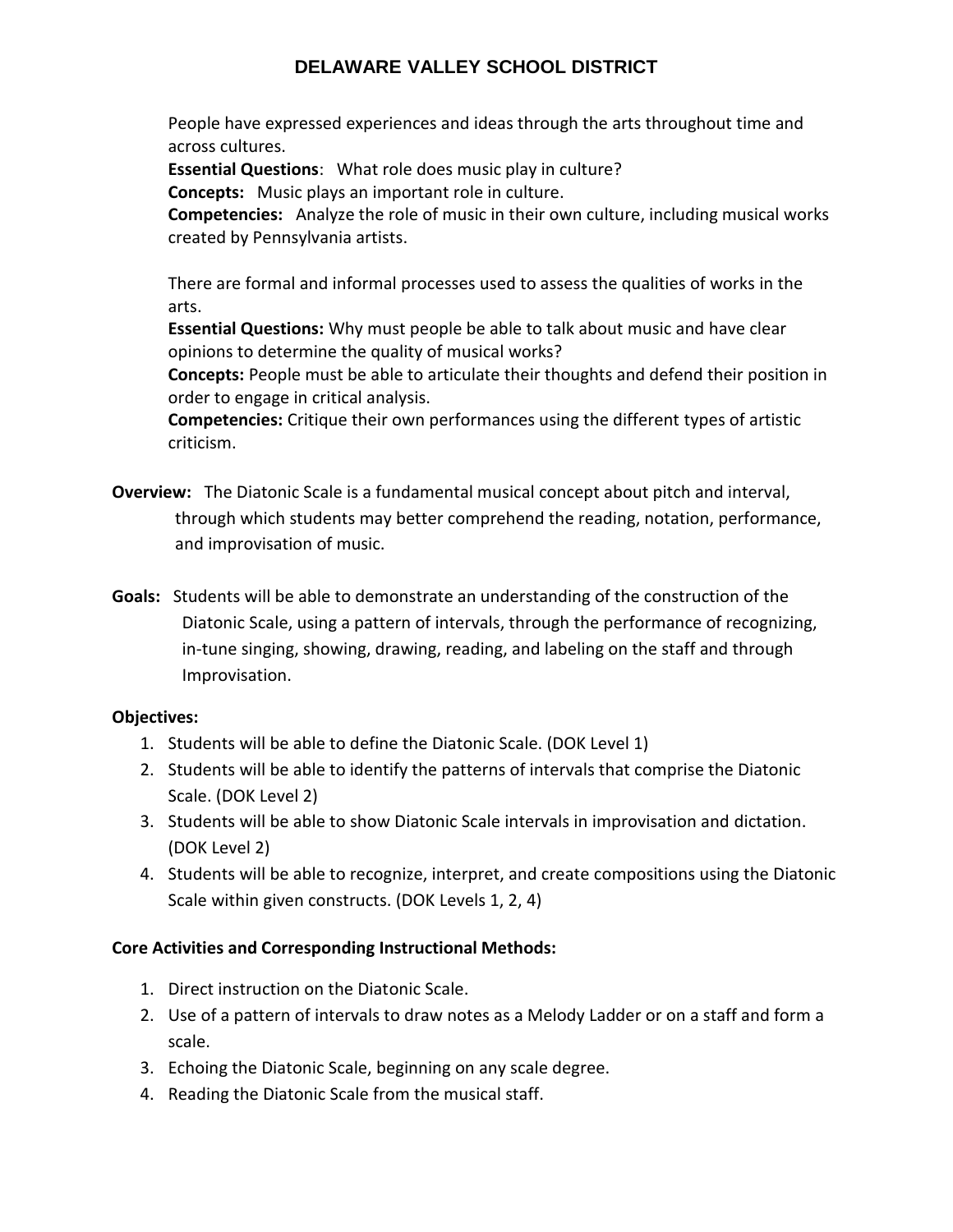5. Composing short pieces using the pitches and intervals of the Diatonic Scale.

#### **Assessments:**

**Diagnostic:** Classroom observation, classroom discussion, interval echo singing

**Formative:** Classroom observation, classroom discussion, echo patterns, white board compositions, note reading exercises **Summative:** Classroom observation, classroom discussion, individual interval singing, written assessment

## **Extensions:**

- 1. Students will create their own pattern of intervals and draw the notes on the staff to form a scale.
- 2. Students will transpose known melodies from one tonality to another.
- 3. Given a known song, students will identify the appropriate scale based upon the tonal center of the melody.
- 4. Given a rhythm base, students will improvise an accompaniment to a known song using the pentatonic scale.

## **Correctives:**

- 1. Students will sing songs based on different scale patterns and discuss the differences heard.
- 2. Given a set of intervals, students will label the pitches.
- 3. Given a set of intervals, students will play the pitches on classroom instruments.

## **Materials and Resources:**

i. Any Diatonic songs

**Unit 2:** Time Signature **Time Range in Days:** 10 days **Marking Period:** Second Marking Period

## **Standard(s): PA Department of Education Academic Standards for the Arts and Humanities** 9.1.5A, 9.1.5.B, 9.1.5.C, 9.1.5.D, 9.1.5.E, 9.1.5.H, 9.1.5.K, 9.2.5.A, 9.2.5.G, 9.2.5.K, 9.3.5.A, 9.3.5.E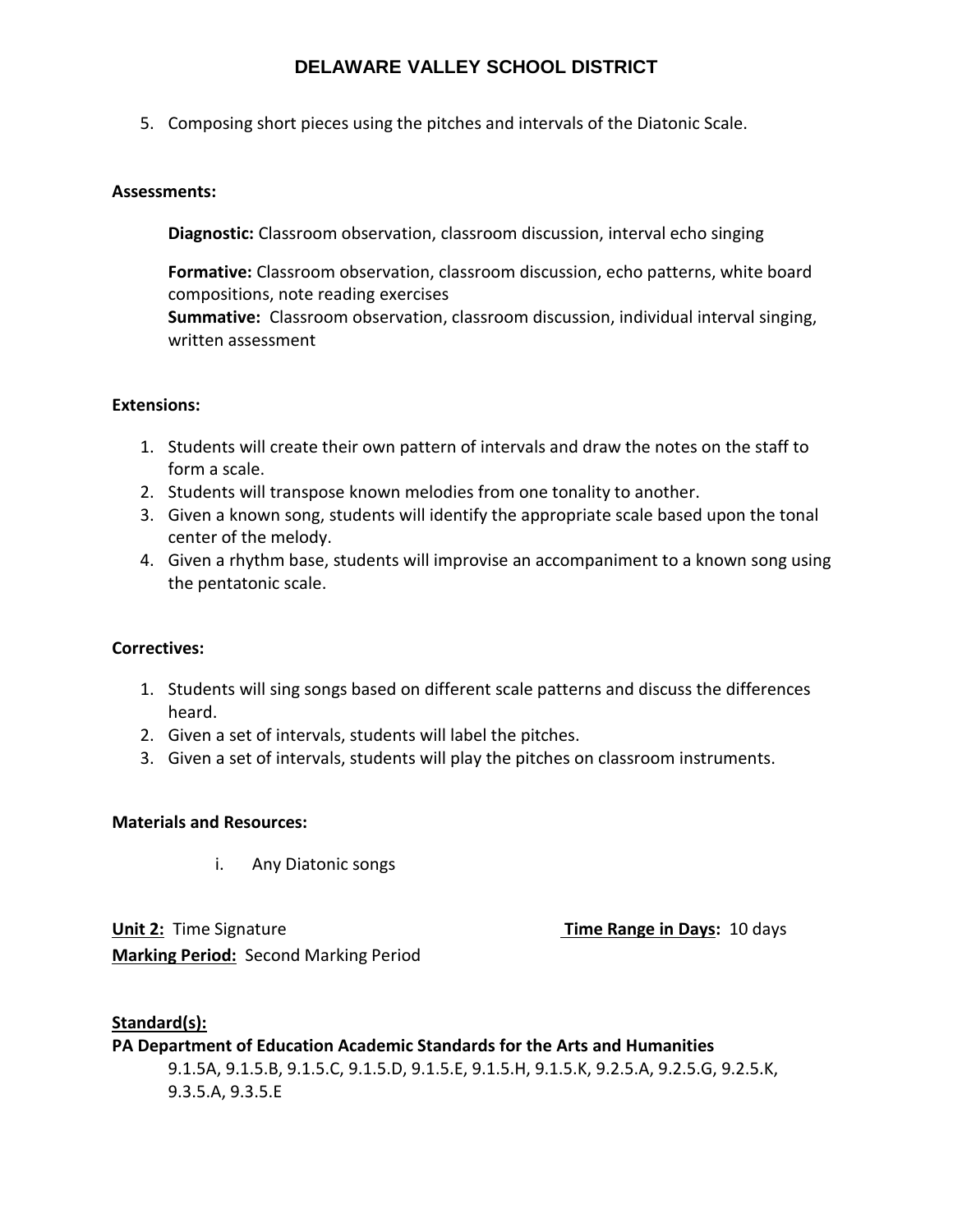#### **National Association for Music Education Core Music Standards**

MU:Cr.1.1.5a, MU:Cr1.1.5b, MU:Cr2.1.5a, MU:Cr2.1.5b, MU:Cr3.1.5a, MU:Cr3.2.5a, MU:Pr4.1.5a, MU:Pr4.2.5a, MU:Pr4.2.5b, MU:Pr4.2.5c, MU:Pr4.3.5a, MU:Pr5.1.5a, MU:Pr5.1.5b, MU:Pr6.1.5a, MU:Pr6.1.5b, MU:Re7.1.5a, MU:Re8.1.5a, MU:Re9.1.5a, MU:Cn10.05a, MU:Cn11.05.a,

#### **Anchor(s):**

R5.A.1, R5.A.2, R5.B.1, R5.B.2, R5.B.3

#### **Big Idea(s):**

The skills, techniques, elements, and principles of the arts can be learned, studied, refined, and practiced.

**Essential Questions:** How do musicians use rehearsal to improve their skills? **Concepts:** A personalized rehearsal schedule can help a musician improve his or her skills.

**Competencies:** Create a personalized rehearsal schedule and predict how each element of the schedule will affect their skills.

Artists use tools and resources, as well as their own experiences and skills to create art. **Essential Questions:** Why do people create music based on their personal experiences? **Concepts:** People can create music that reflects personal experiences. **Competencies:** Create a musical work that tells a story about personal experiences.

The arts provide a medium to understand and exchange ideas.

**Essential Questions:** How can music communicate themes and ideas? **Concepts:** There are styles of music that are specifically written to communicate themes and ideas.

**Competencies:** Describe themes and ideas through listening and performance of a variety of musical styles, e.g. program music, theatrical music

People have expressed experiences and ideas through the arts throughout time and across cultures.

**Essential Questions**: What role does music play in culture?

**Concepts:** Music plays an important role in culture.

**Competencies:** Analyze the role of music in their own culture, including musical works created by Pennsylvania artists.

There are formal and informal processes used to assess the qualities of works in the arts.

**Essential Questions:** Why must people be able to talk about music and have clear opinions to determine the quality of musical works?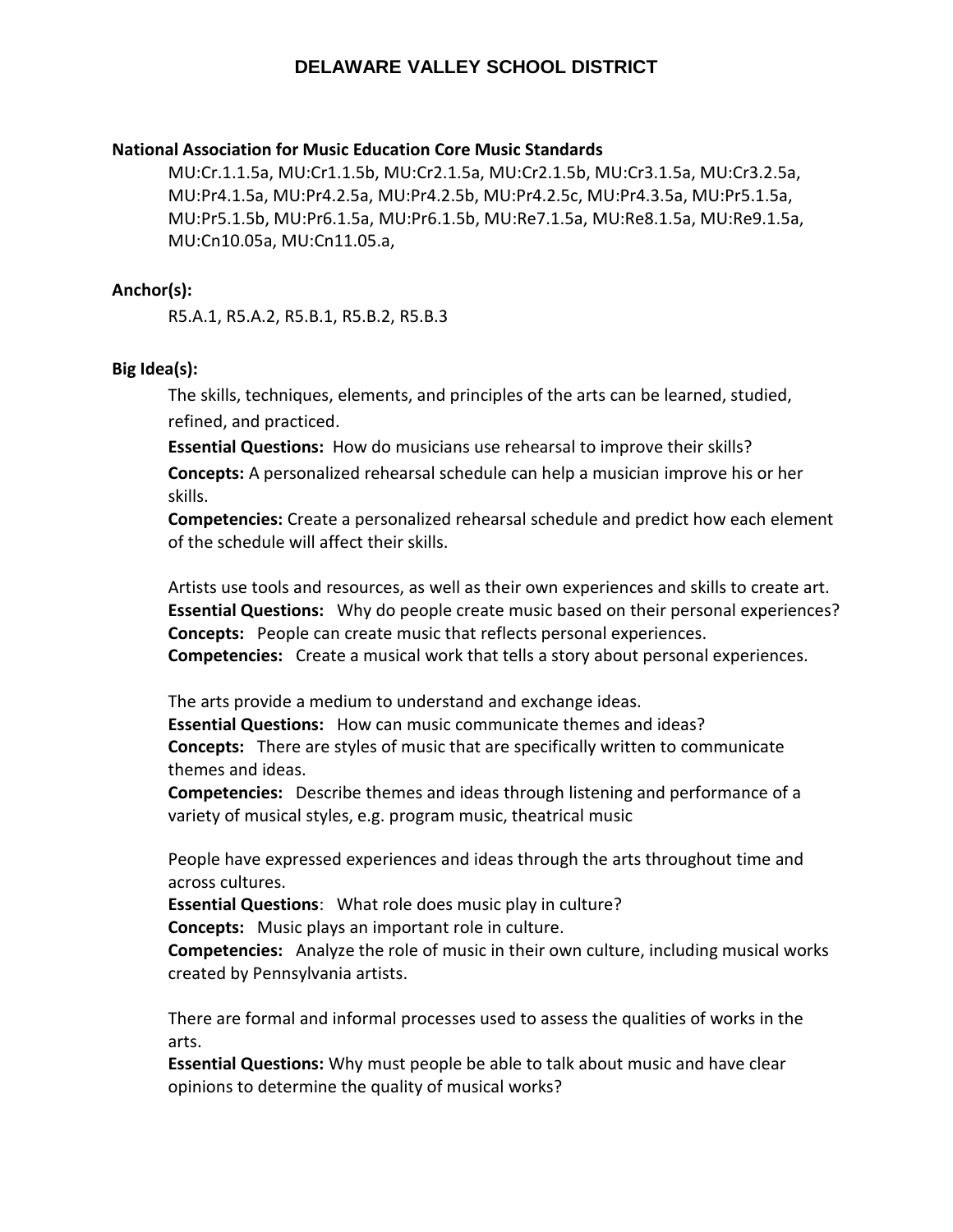**Concepts:** People must be able to articulate their thoughts and defend their position in order to engage in critical analysis.

**Competencies:** Critique their own performances using the different types of artistic criticism.

**Overview:** Time Signatures are fundamental for the thorough understanding of Meter and rhythmic relationships. Also necessary for the development of numerical rhythm reading skills.

## **Focus Question(s):**

What is a Time Signature (Meter)? How is Time Signature(Meter) identified? How is Time Signature (Meter) used?

**Goals:** Students will be able to show Time Signature through the performance of recognizing, showing, reading, drawing and labeling.

## **Objectives:**

1. Students will be able to define Time Signature. (DOK Level 1)

2. Students will be able to identify Time Signature in known and new songs. (DOK Level 2)

3. Students will be able to show Time Signatures in improvisation and dictation. (DOK Level 2)

4. Students will be able to recognize, interpret, and create Time Signatures within given constructs. (DOK Levels 1, 2, 4)

## **Core Activities and Corresponding Instructional Methods:**

1. Direct instruction on the use note duration, Barline, and Measure .

2. Given a Measure, students will identify the Time Signature (Meter).

3. Students will read rhythms/melodies in different Time Signature (Meters) using appropriate vocabulary.

4. After reading a rhythm/melody written in Time Signature (Meter), change Time Signature and re‐read using new note values.

## **Assessments:**

**Diagnostic**: Classroom observation, classroom discussion

**Formative:** Classroom observation, classroom discussion, echo patterns

**Summative:** Classroom observation, classroom discussion, written assessment

## **Extensions:**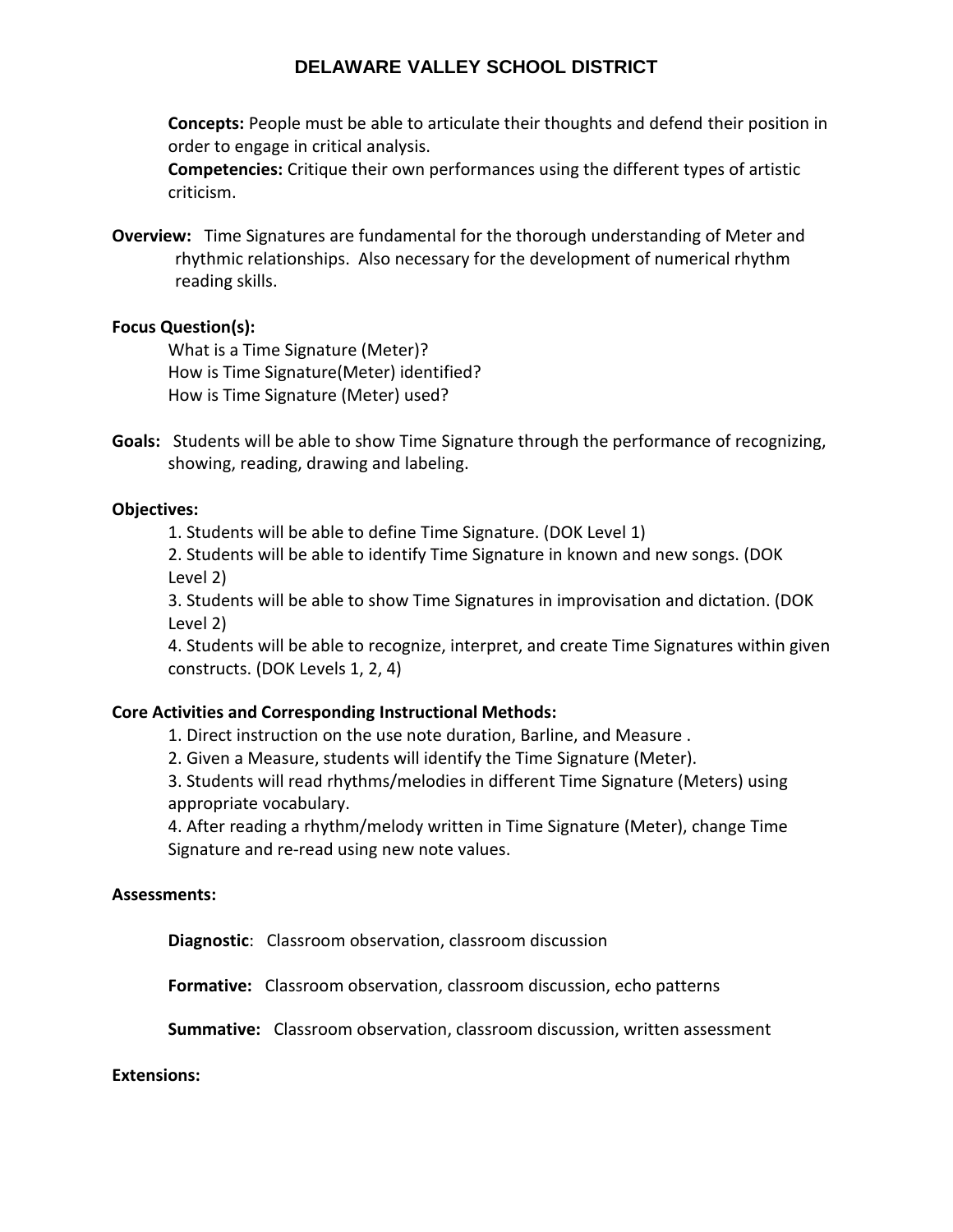1. Given a melody, students will identify the Time Signature based upon observed note values and number of beats per measure.

## **Correctives:**

1. Given a Time Signature, students will be able to identify note values and number of beats per measure.

## **Materials and Resources:**

- Orff instruments
- Rhythm instruments
- Various song references

**Unit 3:** The Dotted Eighth Note-Single Sixteenth Note Figure (Trip-ka) **Time Range in Days:** 10 days. **Marking Period:** Marking Period One

## **Standard(s):**

## **PA Department of Education Academic Standards for the Arts and Humanities**

9.1.5A, 9.1.5.B, 9.1.5.C, 9.1.5.D, 9.1.5.E, 9.1.5.H, 9.1.5.K, 9.2.5.A, 9.2.5.G, 9.2.5.K, 9.3.5.A, 9.3.5.E

## **National Association for Music Education Core Music Standards**

MU:Cr.1.1.5a, MU:Cr1.1.5b, MU:Cr2.1.5a, MU:Cr2.1.5b, MU:Cr3.1.5a, MU:Cr3.2.5a, MU:Pr4.1.5a, MU:Pr4.2.5a, MU:Pr4.2.5b, MU:Pr4.2.5c, MU:Pr4.3.5a, MU:Pr5.1.5a, MU:Pr5.1.5b, MU:Pr6.1.5a, MU:Pr6.1.5b, MU:Re7.1.5a, MU:Re8.1.5a, MU:Re9.1.5a, MU:Cn10.05a, MU:Cn11.05.a,

## **Anchor(s):**

R5.A.1, R5.A.2, R5.B.1, R5.B.2, R5.B.3

## **Big Idea(s):**

The skills, techniques, elements, and principles of the arts can be learned, studied, refined, and practiced.

**Essential Questions:** How do musicians use rehearsal to improve their skills?

**Concepts:** A personalized rehearsal schedule can help a musician improve his or her skills.

**Competencies:** Create a personalized rehearsal schedule and predict how each element of the schedule will affect their skills.

Artists use tools and resources, as well as their own experiences and skills to create art.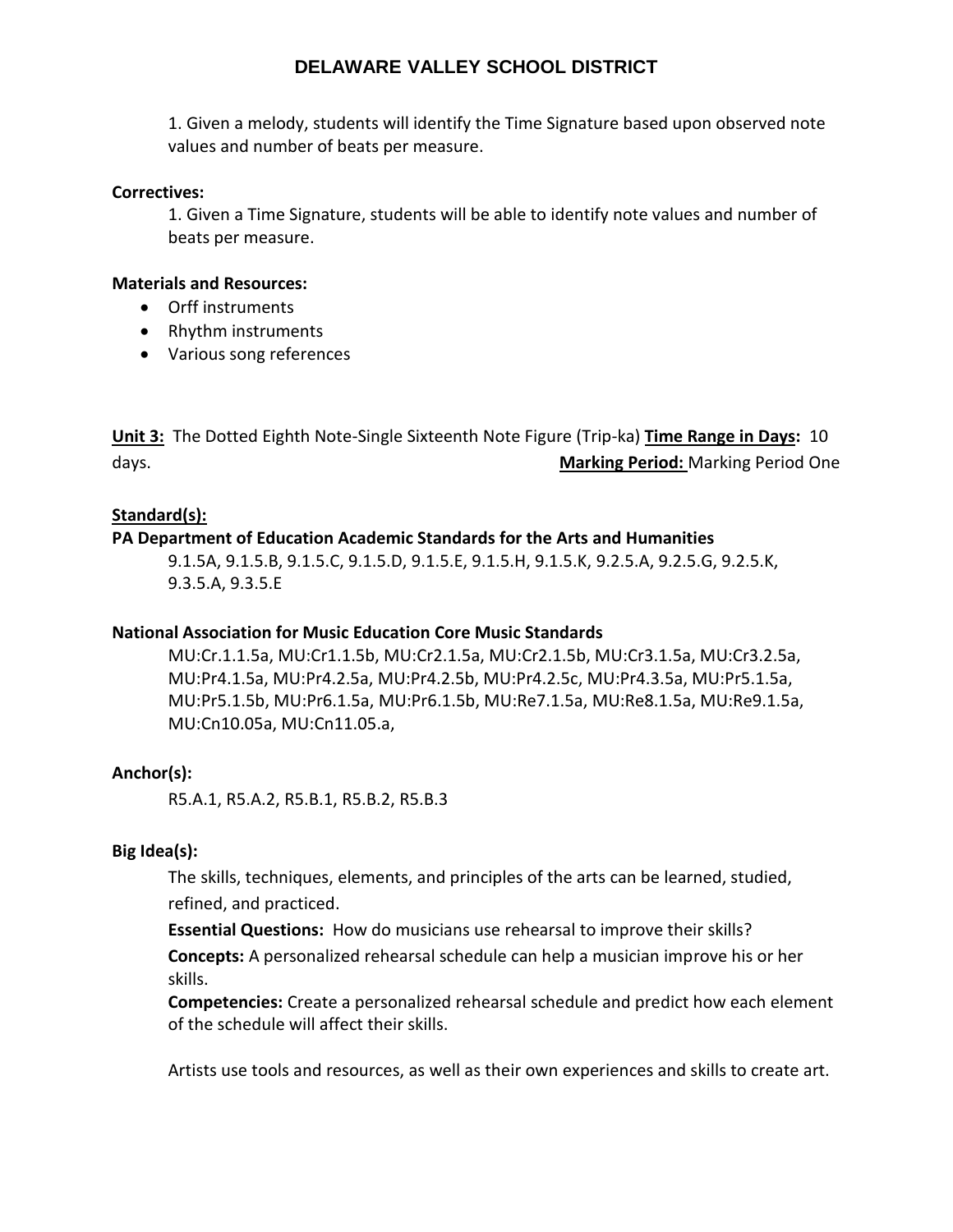**Essential Questions:** Why do people create music based on their personal experiences? **Concepts:** People can create music that reflects personal experiences. **Competencies:** Create a musical work that tells a story about personal experiences.

The arts provide a medium to understand and exchange ideas. **Essential Questions:** How can music communicate themes and ideas? **Concepts:** There are styles of music that are specifically written to communicate themes and ideas.

**Competencies:** Describe themes and ideas through listening and performance of a variety of musical styles, e.g. program music, theatrical music

People have expressed experiences and ideas through the arts throughout time and across cultures.

**Essential Questions**: What role does music play in culture?

**Concepts:** Music plays an important role in culture.

**Competencies:** Analyze the role of music in their own culture, including musical works created by Pennsylvania artists.

There are formal and informal processes used to assess the qualities of works in the arts.

**Essential Questions:** Why must people be able to talk about music and have clear opinions to determine the quality of musical works?

**Concepts:** People must be able to articulate their thoughts and defend their position in order to engage in critical analysis.

**Competencies:** Critique their own performances using the different types of artistic criticism.

**Overview:** Dotted Eighth Notes and Single Sixteenth Notes as a Figure are fundamental rhythmic elements of musical understanding, creation, and performance.

## **Focus Question(s):**

What is a Dotted Eighth Note? What is a Single Sixteenth Note? What is a Figure?

**Goals:** Students will be able to show the Dotted Eighth Note‐Eighth Figure through the performance of recognizing, showing, reading, drawing and labeling.

## **Objectives:**

1. Students will be able to define Dotted Eighth Notes and Single Sixteenth Notes as a Figure in terms of value. (DOK Level 1)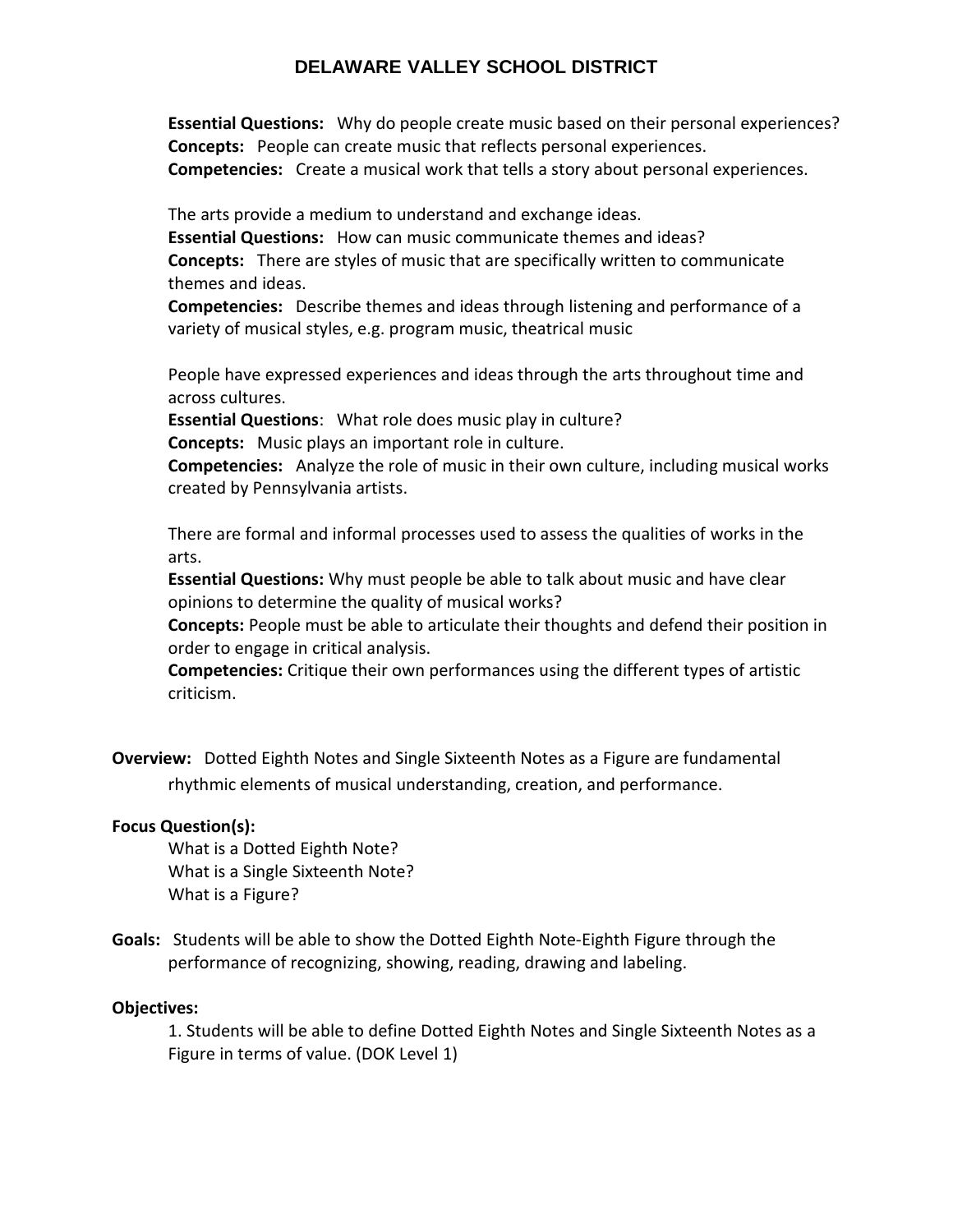2. Students will be able to identify patterns of Dotted Eighth Notes and Single Sixteenth Notes as a Figure in known and new songs/chants, in both duple and compound meter. (DOK Level 2)

3. Students will be able to show Dotted Eighth Notes and Single Sixteenth Notes as a Figure in improvisation and dictation. (DOK Level 2)

4. Students will be able to recognize, interpret, and create Dotted Eighth Notes and Single Sixteenth Notes within given constructs. (DOK Levels 1, 2, 4)

## **Core Activities and Corresponding Instructional Methods:**

1. Direct instruction on Dotted Eighth Notes and Single Sixteenth Notes as a Figure. a. Sing a song containing the Dotted Eighth Note‐Single Sixteenth Note Figure.

2. Use of Dotted Eighth Notes and Single Sixteenth Notes as a Figure in instrumental accompaniment.

a. Isolate the pattern from the song that contains the Dotted Eighth Note‐Single Sixteenth Note Figure in an obvious position and perform as an ostinato.

b. Identify new rhythm as Trip‐ka.

c. Identify the Dotted Eighth Note‐Single Sixteenth Note Figure.

3. Echoing Dotted Eighth Note and Single Sixteenth Note Figure rhythms on instruments or with body percussion.

4. Reading rhythms containing Dotted Eighth Notes and Single Sixteenth Notes as a Figure.

5. Composing Dotted Eighth Note and Single Sixteenth Note Figure rhythms.

## **Assessments:**

**Diagnostic:** Classroom observation, classroom discussion

**Formative:** Classroom observation, classroom discussion, echo patterns

**Summative:** Classroom observation, classroom discussion, written assessment

## **Extensions:**

1. Students will use compose their own Dotted Eighth Note and Single Sixteenth Note Figure rhythms and perform for the class.

2. Students will perform known songs and chants with half of the class speaking the Dotted Eighth Note and Single Sixteenth Note Figure rhythm and the other half speaking the remaining rhythm.

3. Instructor and/or students create ostinati containing the Dotted Eighth Note and Single Sixteenth Note Figure rhythms to be performed with known songs, chants, and recorded music on instruments or using body percussion.

4. Students will improvise rhythms containing Dotted Eighth Notes and Single Sixteenth Notes as a Figure in a call and response activity with the instructor.

5. Students will participate in a "Rhythm Train" activity using body percussion or instruments to perform the rhythms along the tracks.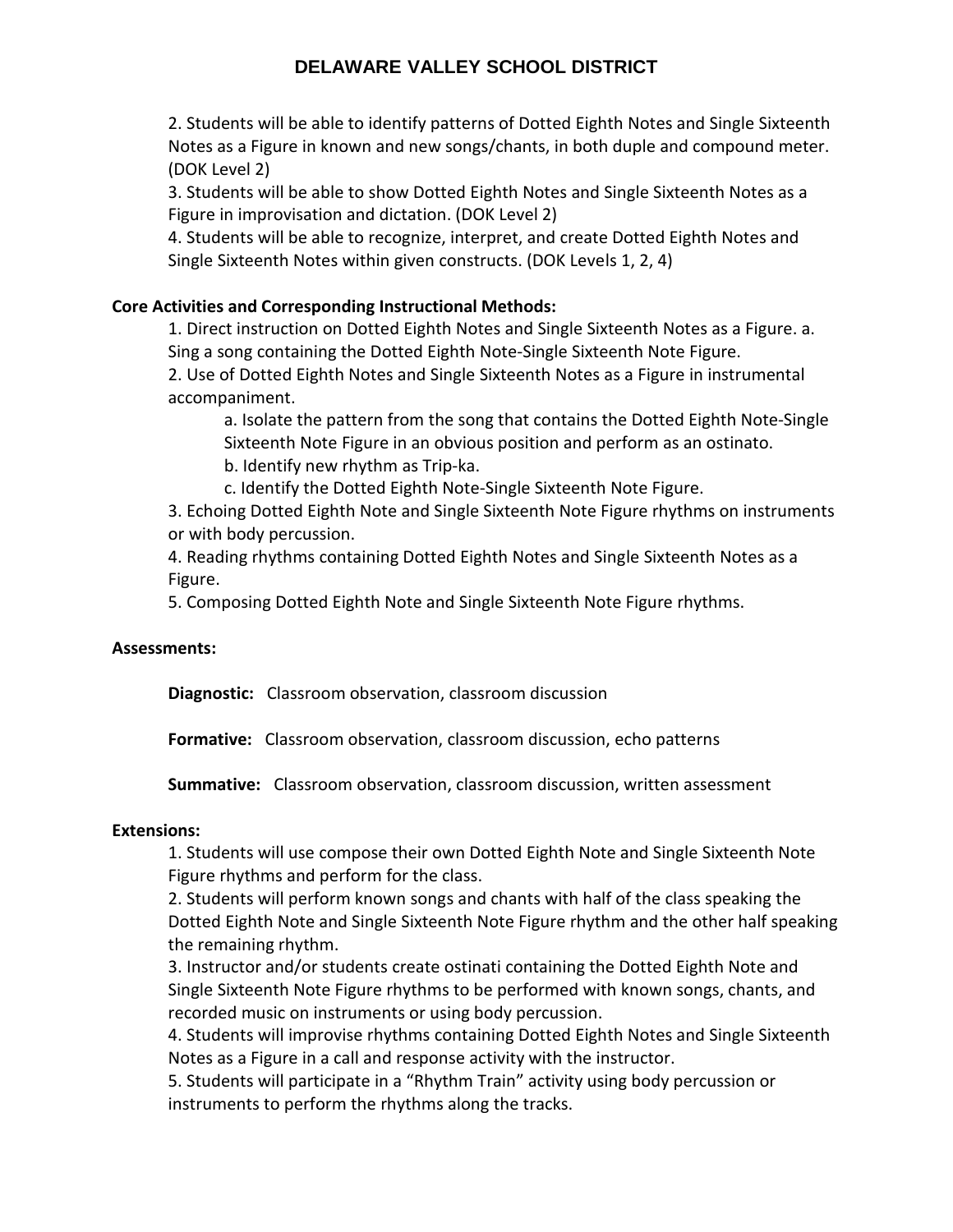## **Correctives:**

1. Students will create and perform flash cards containing Dotted Eighth Notes and Single Sixteenth Notes as a Figure.

2. Students will walk the beat and clap the Dotted Eighth Note and Single Sixteenth Note Figure rhythms of known songs and chants.

#### **Materials and Resources:**

- Orff instruments
- Rhythm instruments
- Songs:

o Battle Hymn of the Republic

- o Fire in the Lower Deck
- o The Mermaid
- o The Standard on the Braes o' Mar

## **Unit 4: Key Signature** Time Range in Days: 8 days

**Marking Period:** Second Marking Period

## **Standard(s):**

## **PA Department of Education Academic Standards for the Arts and Humanities**

9.1.5.A:, 9.1.5.B:, 9.1.5.C:, 9.1.5.D:, 9.1.5.E:, 9.1.5.F:, 9.1.5.G:, 9.1.5.H:, 9.1.5.I:, 9.1.5.J:, 9.1.5.K:, 9.2.5.A:, 9.2.5.B:, 9.2.5.C:, 9.2.5.D:, 9.2.5.E:, 9.2.5.F:, 9.2.5.G

## **National Association for Music Education Core Music Standards**

MU:Cr.1.1.5a, MU:Cr1.1.5b, MU:Cr2.1.5a, MU:Cr2.1.5b, MU:Cr3.1.5a, MU:Cr3.2.5a, MU:Pr4.1.5a, MU:Pr4.2.5a, MU:Pr4.2.5b, MU:Pr4.2.5c, MU:Pr4.3.5a, MU:Pr5.1.5a, MU:Pr5.1.5b, MU:Pr6.1.5a, MU:Pr6.1.5b, MU:Re7.1.5a, MU:Re8.1.5a, MU:Re9.1.5a, MU:Cn10.05a, MU:Cn11.05.a,

## **Anchor(s):**

R5.A.1, R5.A.2, R5.B.1, R5.B.2, R5.B.3

## **Big Idea(s):**

The skills, techniques, elements, and principles of the arts can be learned, studied, refined, and practiced.

**Essential Questions:** How do musicians use rehearsal to improve their skills? **Concepts:** A personalized rehearsal schedule can help a musician improve his or her skills.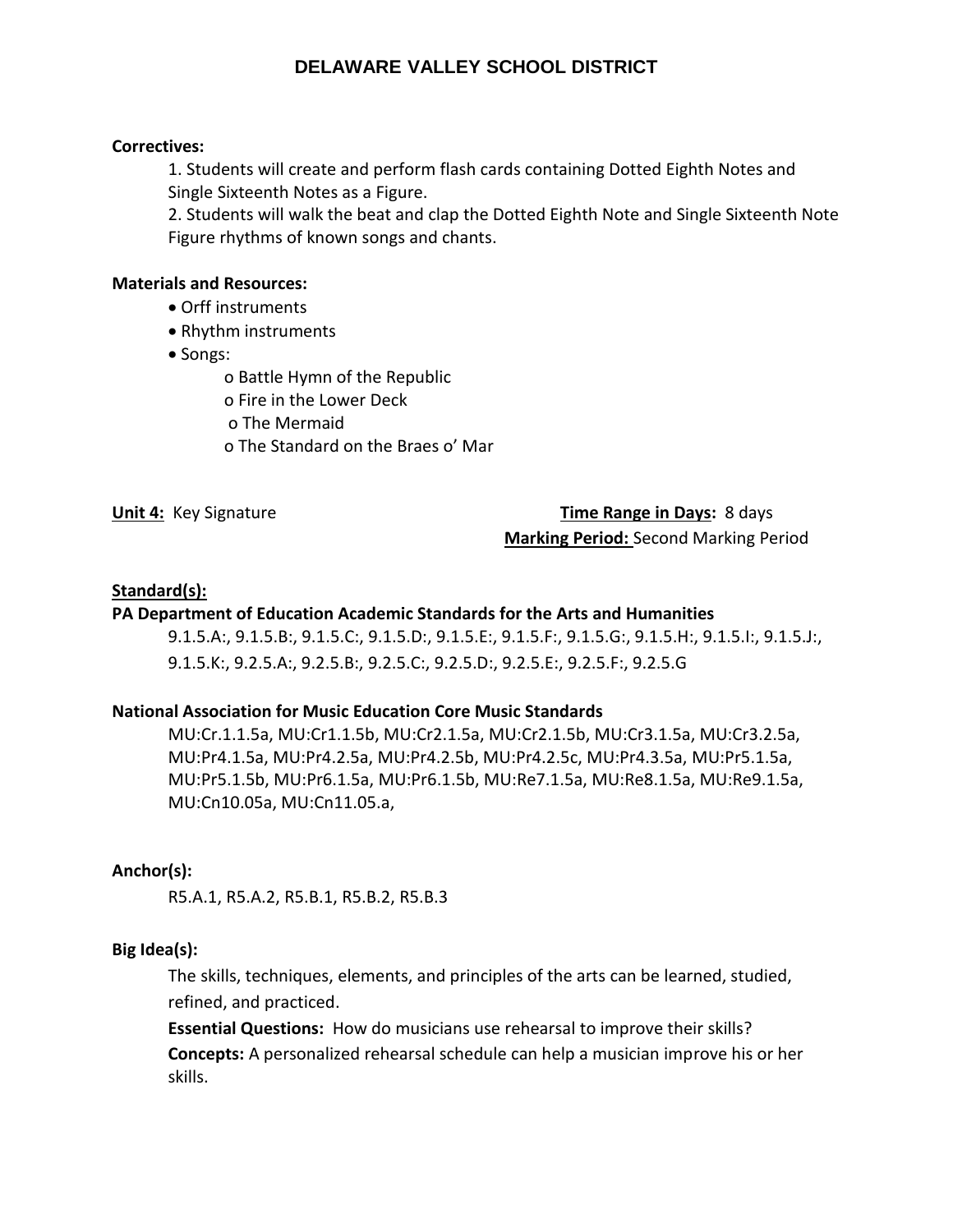**Competencies:** Create a personalized rehearsal schedule and predict how each element of the schedule will affect their skills.

Artists use tools and resources, as well as their own experiences and skills to create art. **Essential Questions:** Why do people create music based on their personal experiences? **Concepts:** People can create music that reflects personal experiences. **Competencies:** Create a musical work that tells a story about personal experiences.

The arts provide a medium to understand and exchange ideas. **Essential Questions:** How can music communicate themes and ideas? **Concepts:** There are styles of music that are specifically written to communicate themes and ideas.

**Competencies:** Describe themes and ideas through listening and performance of a variety of musical styles, e.g. program music, theatrical music

People have expressed experiences and ideas through the arts throughout time and across cultures.

**Essential Questions**: What role does music play in culture?

**Concepts:** Music plays an important role in culture.

**Competencies:** Analyze the role of music in their own culture, including musical works created by Pennsylvania artists.

There are formal and informal processes used to assess the qualities of works in the arts.

**Essential Questions:** Why must people be able to talk about music and have clear opinions to determine the quality of musical works?

**Concepts:** People must be able to articulate their thoughts and defend their position in order to engage in critical analysis.

**Competencies:** Critique their own performances using the different types of artistic criticism.

**Overview:** Key Signatures are fundamental for the accompaniment, creation, and performance of music.

## **Focus Question(s):**

What is a Key Signature? How is Key Signature identified? How is Key Signature used?

**Goals:** Students will be able to show Key Signature through the performance of recognizing, showing, reading, drawing and labeling.

## **Objectives:**

1. Students will be able to define Key Signature. (DOK Level 1)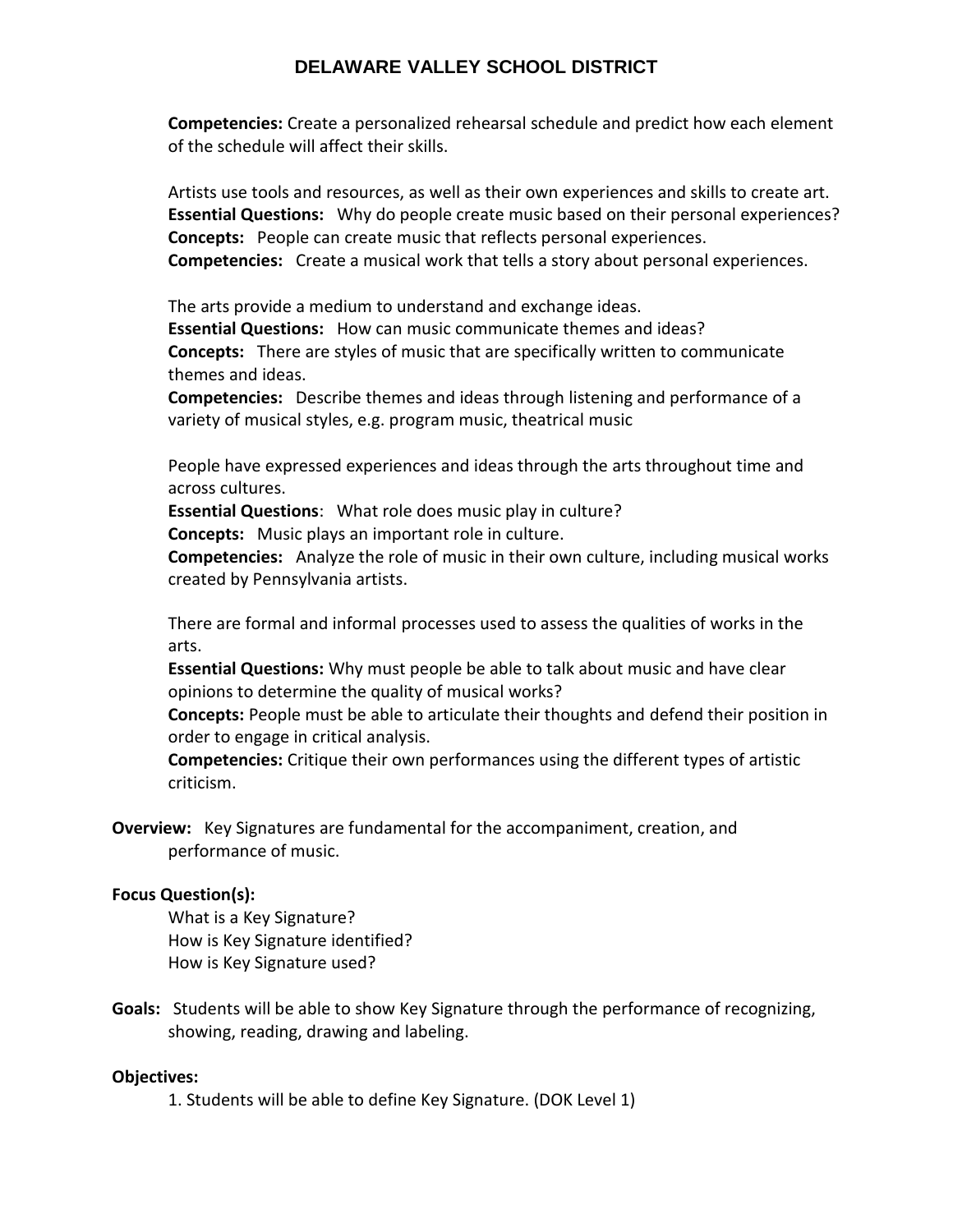2. Students will be able to identify Key Signature in known and new songs. (DOK Level 2)

3. Students will be able to show Key Signatures in improvisation and dictation. (DOK Level 2)

4. Students will be able to recognize, interpret, and create Key Signatures within given constructs. (DOK Levels 1, 2, 4)

## **Core Activities and Corresponding Instructional Methods:**

1. Direct instruction on the use Sharps, Flats, and Natural signs.

2. Given a Key Signature, students will identify the 'tonal center'.

3. Students will read melodies in different keys using appropriate vocabulary.

4. Students will read melodies containing Sharps, Flats, and Naturals as Accidentals

5. After reading a melody written in one key, change Key Signature and re‐read using new tonal center as basis for vocabulary.

## **Assessments:**

**Diagnostic**: Classroom observation, classroom discussion

**Formative:** Classroom observation, classroom discussion, echo patterns

**Summative:** Classroom observation, classroom discussion, written assessment

## **Extensions:**

1. Given a melody, students will identify the Key Signature based upon the tonal center.

## **Correctives:**

1. Given a Key Signature, students will be able to identify the tonal center.

## **Materials and Resources:**

- Orff instruments
- Rhythm instruments
- Various song references

**Unit 5:** Chords **Time Range in Days:** 18 days

**Marking Period:** Second Marking Period

## **Standard(s):**

**PA Department of Education Academic Standards for the Arts and Humanities**

9.1.5.A:, 9.1.5.B:, 9.1.5.C:, 9.1.5.D:, 9.1.5.E:, 9.1.5.F:, 9.1.5.G:, 9.1.5.H:, 9.1.5.I:, 9.1.5.J:, 9.1.5.K:, 9.2.5.A:, 9.2.5.B:, 9.2.5.C:, 9.2.5.D:, 9.2.5.E:, 9.2.5.F:, 9.2.5.G: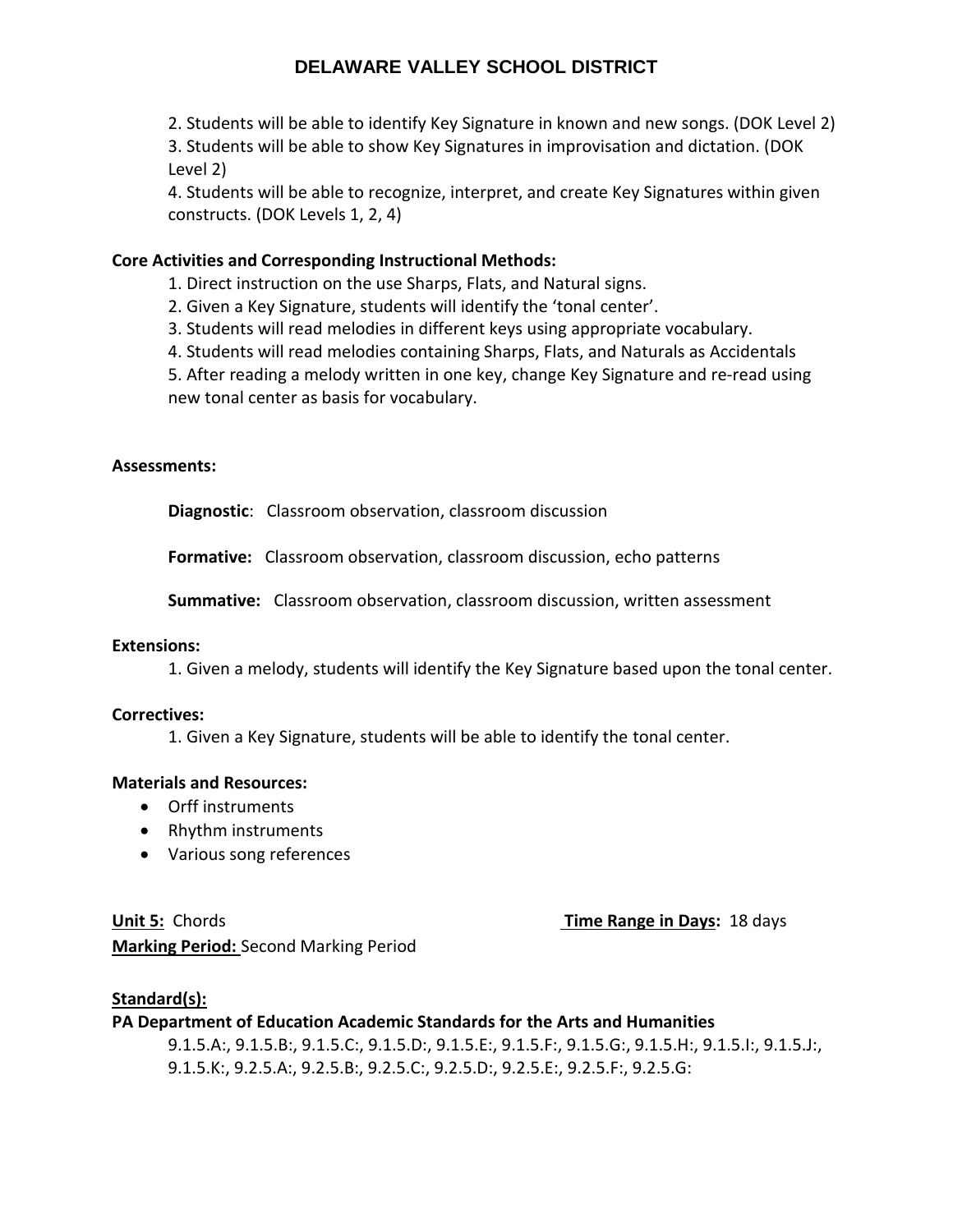#### **National Association for Music Education Core Music Standards**

MU:Cr.1.1.5a, MU:Cr1.1.5b, MU:Cr2.1.5a, MU:Cr2.1.5b, MU:Cr3.1.5a, MU:Cr3.2.5a, MU:Pr4.1.5a, MU:Pr4.2.5a, MU:Pr4.2.5b, MU:Pr4.2.5c, MU:Pr4.3.5a, MU:Pr5.1.5a, MU:Pr5.1.5b, MU:Pr6.1.5a, MU:Pr6.1.5b, MU:Re7.1.5a, MU:Re8.1.5a, MU:Re9.1.5a, MU:Cn10.05a, MU:Cn11.05.a,

#### **Anchor(s):**

R5.A.1, R5.A.2, R5.B.1, R5.B.2, R5.B.3

#### **Big Idea(s):**

The skills, techniques, elements, and principles of the arts can be learned, studied, refined, and practiced.

**Essential Questions:** How does rehearsal affect a musician's skills?

**Concepts:** Musicians rehearse to improve skills.

**Competencies:** Document the rehearsal process and explain how it affects performance.

Artists use tools and resources, as well as their own experiences and skills, to create art. **Essential Questions:** How does music sound when it is performed by different groups? **Concepts:** Different groups of voices or instruments have different sounds. **Competencies:** Experiment with different instrument/voice groupings and explain how those choices affect music.

The arts provide a medium to understand and exchange ideas. **Essential Questions:** How can music tell a story? **Concepts:** There are styles of music that are written to tell stories. **Competencies:** Perform and describe music that tells a story.

There are formal and informal processes used to assess the qualities of works in the arts.

**Essential Questions:** How do people use different models of artistic criticism to determine the quality of music works?

**Concepts:** People use different models to determine the quality of musical works. **Competencies:** Read, discuss, and respond to different examples of artistic criticism.

**Overview:** Chords are fundamental for the accompaniment, creation, and performance of music.

#### **Focus Question(s):**

What is a Chord? How are Chords identified? How are Chords created? How are Chords used?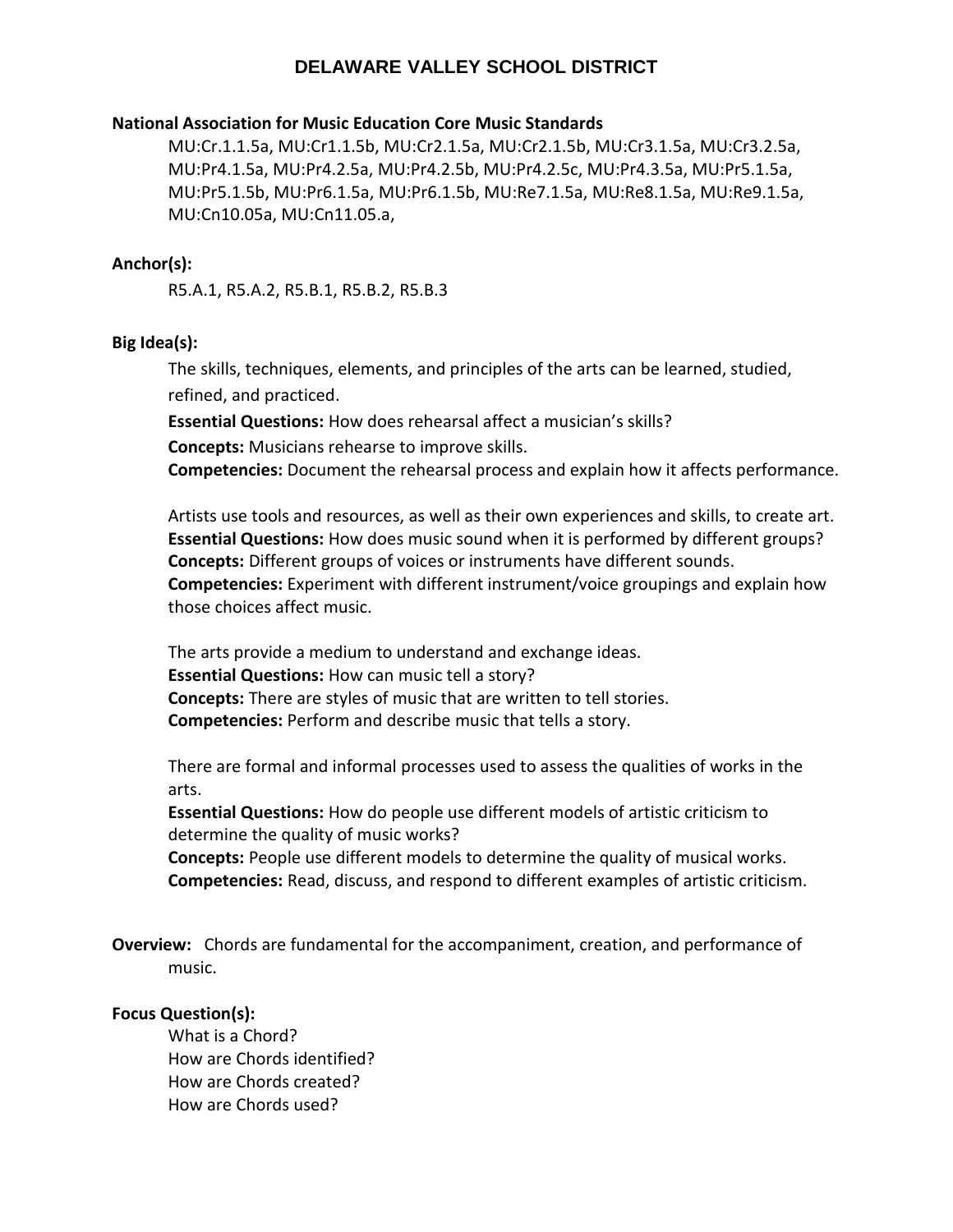**Goals:** Students will be able to show Chords through the performance of recognizing, showing, reading, drawing and labeling.

## **Objectives:**

1. Students will be able to define Chords. (DOK Level 1)

2. Students will be able to identify patterns of Chords in known and new songs/chants,

in both duple and compound meter. (DOK Level 2)

3. Students will be able to show Chords in improvisation and dictation. (DOK Level 2)

4. Students will be able to recognize, interpret, and create Chords within given constructs. (DOK Levels 1, 2, 4)

## **Core Activities and Corresponding Instructional Methods**:

1. Define a chord as two or more pitches played together at the same time. Pitches are identified as the Root, Third, Fifth, Seventh, etc.

2. Chords are identified by Roman Numerals.

3. Chords are based on a scale system.

4. Chords are used from accompaniment.

5. The Roman Numeral identifies which pitch out of the scale the root of that particular chord will be.

6. Choose a certain scale and spell chords using the Roman Numeral to identify the root, and counting up the scale to the other pitch(es).

7. Draw a melody on the board that contains the chords being studied and perform.

8. Label the chords accordingly to create a Progression to be played on classroom instruments.

## **Assessments:**

**Diagnostic:** Classroom observation, classroom discussion

**Formative:** Classroom, group, and individual observation, classroom discussion, echo patterns

**Summative:** Individual observation – performance of chords and improvisation using chords, classroom discussion, written assessment

## **Extensions:**

- 1. When given a melody, students will identify the chord progression.
- 2. Given a chord progression, students will draw the pitches on a staff.

## **Correctives:**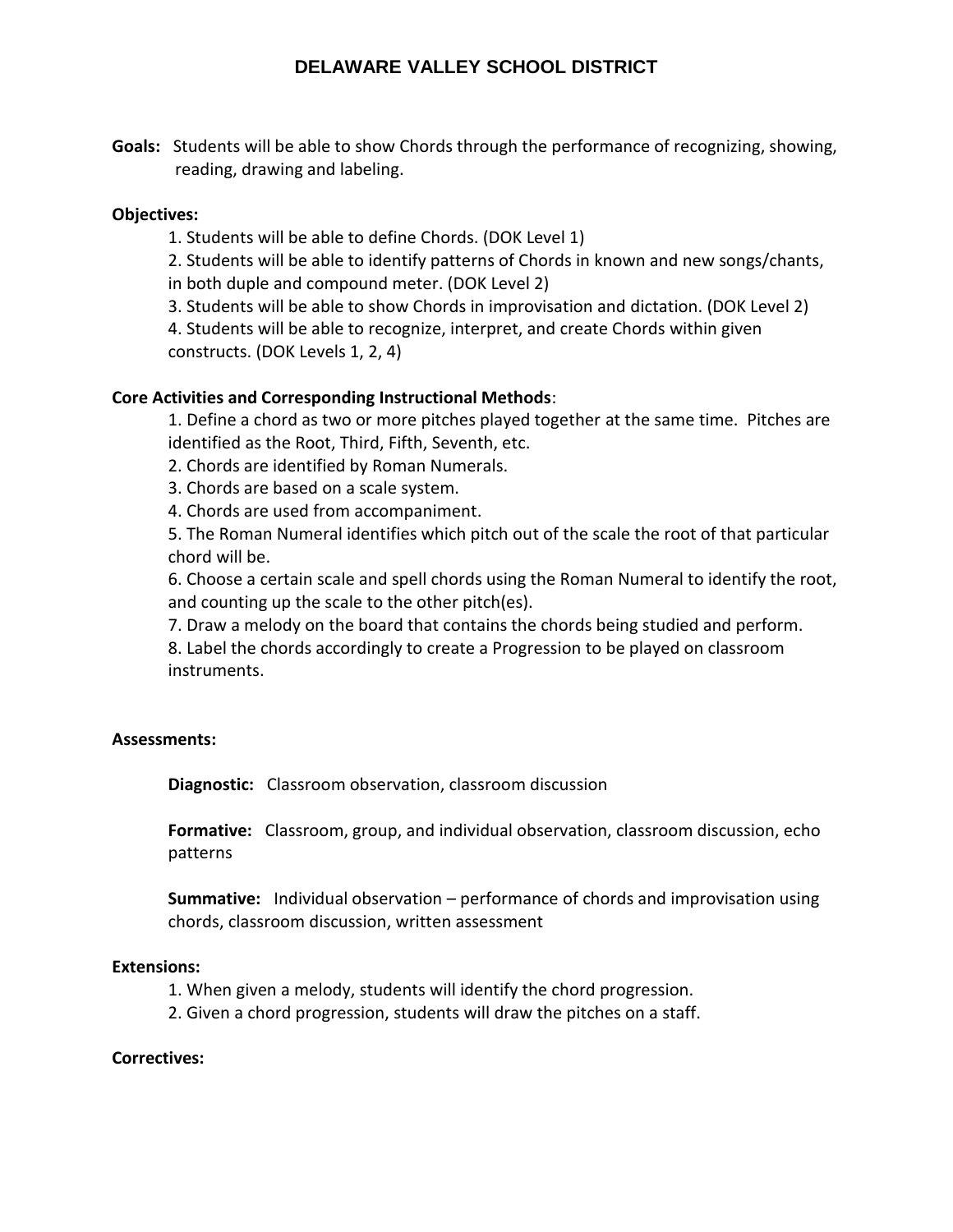1. Students will be divided into two or more groups. Each group will sing a different note of the chord. Groups will change notes as indicated by hand signs from the teacher.

## **Materials and Resources:**

- Orff instruments
- Rhythm instruments
- Various song references

**UNIT 6:** The Quarter Note / Eighth Note Triplet Figure **Time Range in Days:** 10 days **Marking Period:** Second Marking Period

## **Standard(s):**

#### **PA Department of Education Academic Standards for the Arts and Humanities**

9.1.5.A:, 9.1.5.B:, 9.1.5.C:, 9.1.5.D:, 9.1.5.E:, 9.1.5.F:, 9.1.5.G:, 9.1.5.H:, 9.1.5.I:, 9.1.5.J:, 9.1.5.K:, 9.2.5.A:, 9.2.5.B:, 9.2.5.C:, 9.2.5.D:, 9.2.5.E:, 9.2.5.F:, 9.2.5.G:

## **National Association for Music Education Core Music Standards**

MU:Cr.1.1.5a, MU:Cr1.1.5b, MU:Cr2.1.5a, MU:Cr2.1.5b, MU:Cr3.1.5a, MU:Cr3.2.5a, MU:Pr4.1.5a, MU:Pr4.2.5a, MU:Pr4.2.5b, MU:Pr4.2.5c, MU:Pr4.3.5a, MU:Pr5.1.5a, MU:Pr5.1.5b, MU:Pr6.1.5a, MU:Pr6.1.5b, MU:Re7.1.5a, MU:Re8.1.5a, MU:Re9.1.5a, MU:Cn10.05a, MU:Cn11.05.a,

## **Anchor(s):**

R5.A.1, R5.A.2, R5.B.1, R5.B.2, R5.B.3

## **Big Idea(s):**

The skills, techniques, elements and principles of the arts can be learned, studied, refined and practiced.

**Essential Questions:** How do musicians use rehearsal to improve their skills? **Concepts:** A personalized rehearsal schedule can help a musician improve his or her skills.

**Competencies:** Create a personalized rehearsal schedule and predict how each element of the schedule will affect their skills.

Artists use tools and resources as well as their own experiences and skills to create art. **Essential Questions:** Why do people create music based on their personal experiences? **Concepts:** People can create music that reflects personal experiences.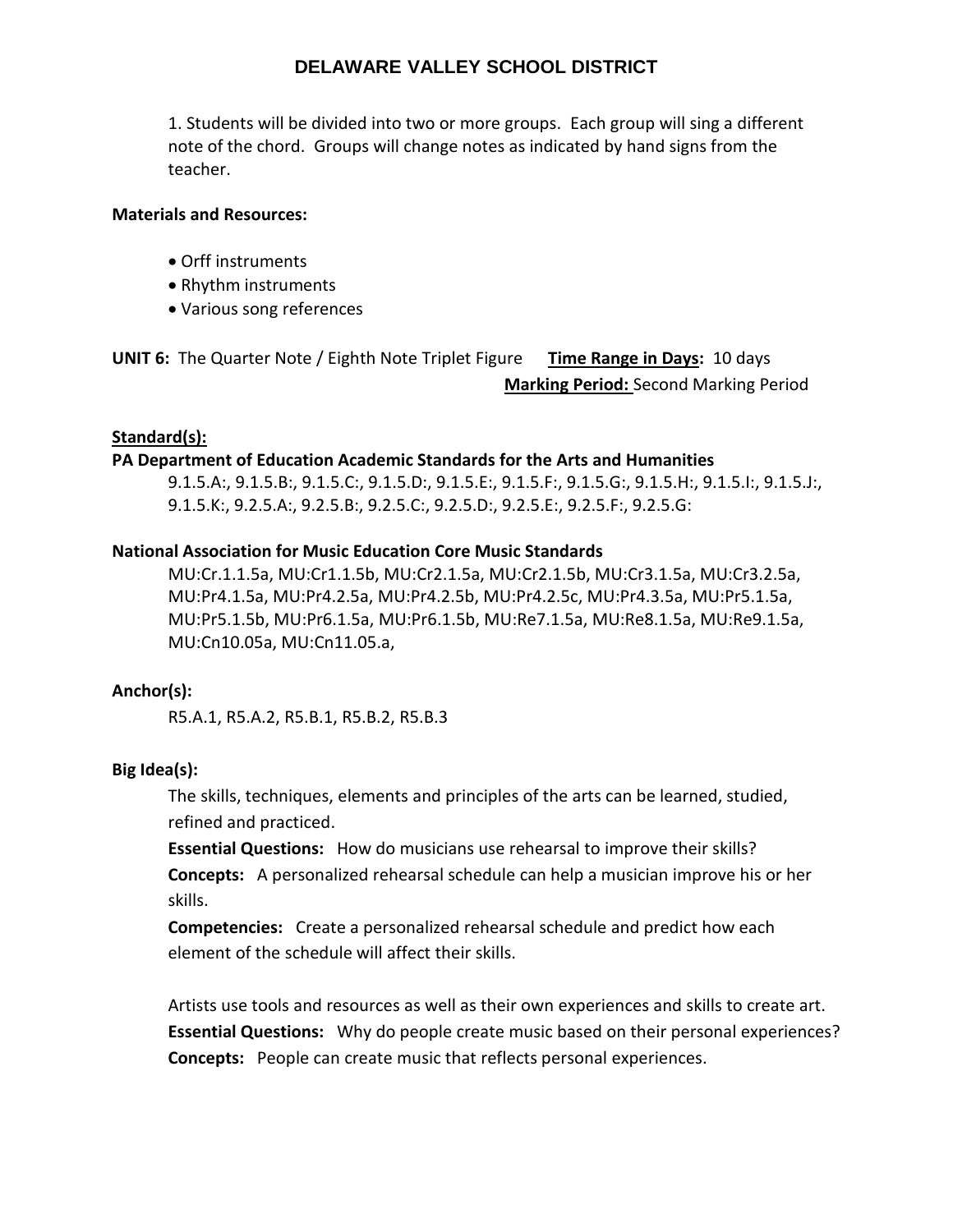**Competencies:** Create a musical work that tells a story about personal experiences.

The arts provide a medium to understand and exchange ideas. **Essential Questions:** How can music communicate themes and ideas? **Concepts:** There are styles of music that are specifically written to communicate themes and ideas.

**Competencies:** Describe themes and ideas through listening and performance of a variety of musical styles, e.g. program music, theatrical music.

**Overview:** Quarter Note / Eighth Note Triplet as a Figure are fundamental rhythmic elements of musical understanding, creation, and performance.

## **Focus Question(s):**

What is a Triplet Figure?

**Goals:** Students will be able to show the Quarter Note / Eighth Note Triplet through the performance of recognizing, showing, reading, drawing and labeling.

## **Objectives:**

1. Students will be able to define Quarter Note / Eighth Note Triplet as a Figure in terms of value. (DOK Level 1)

2. Students will be able to identify patterns of Quarter Note / Eighth Note Triplet as a Figure in known and new songs/chants, in both duple and compound meter. (DOK Level 2)

3. Students will be able to show Quarter Note / Eighth Note Triplet

as a Figure in improvisation and dictation. (DOK Level 2)

4. Students will be able to recognize, interpret, and create Quarter Note / Eighth Note Triplet within given constructs. (DOK Levels 1, 2, 4)

## **Core Activities and Corresponding Instructional Methods:**

1. Direct instruction on Quarter Note / Eighth Note Triplet as a Figure.

- a. Sing a song containing the Quarter Note / Eighth Note Triplet Figure.
- 2. Use of Quarter Note / Eighth Note Triplet as a Figure in instrumental accompaniment.

a. Isolate the pattern from the song that contains the Quarter Note / Eighth Note Triplet Figure in an obvious position and perform as an ostinato.

- b. Identify new rhythm.
- c. Identify the Quarter Note / Eighth Note Triplet Figure.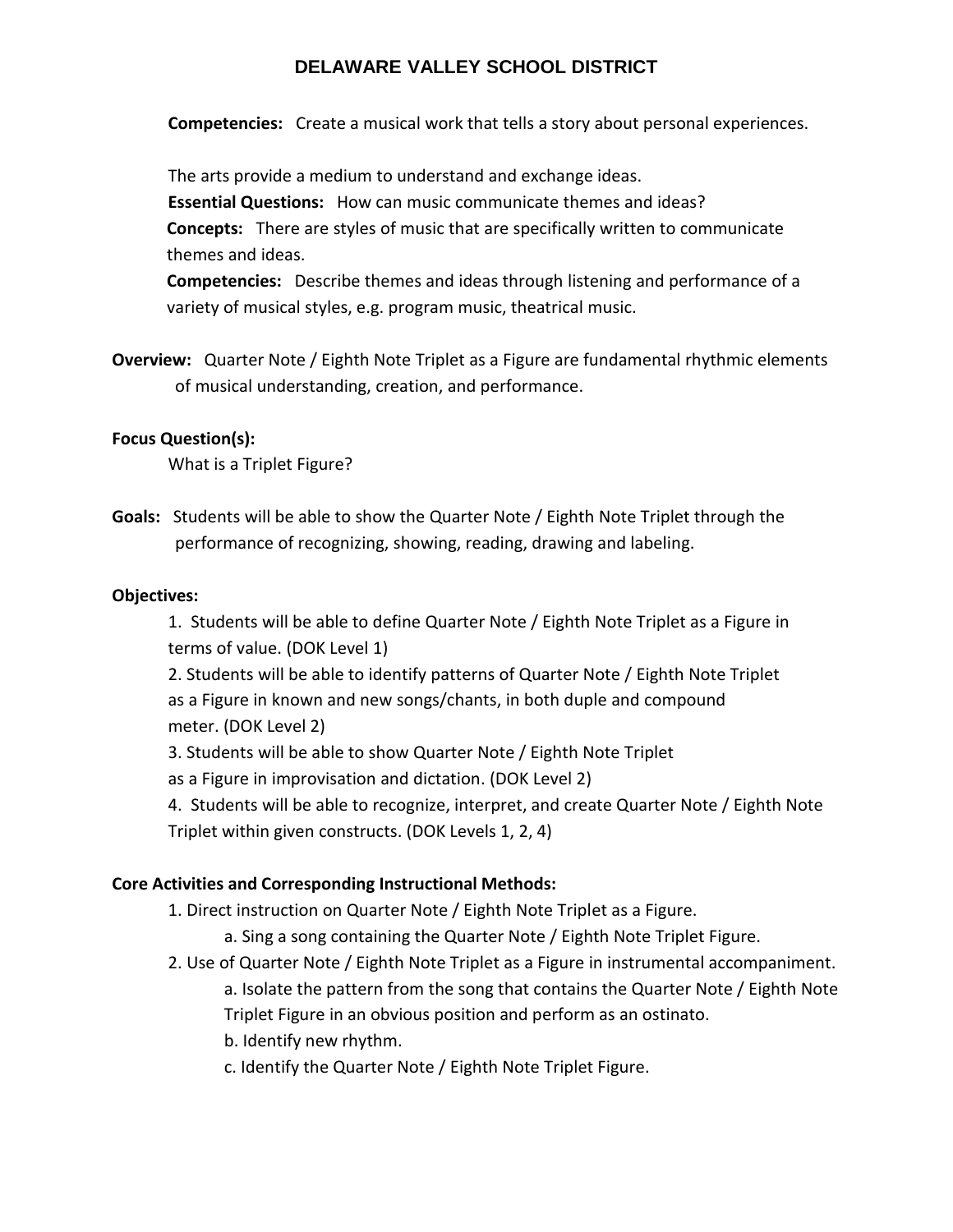3. Echoing Quarter Note / Eighth Note Triplet Figure rhythms on instruments or with body percussion.

4. Reading rhythms containing Quarter Note / Eighth Note Triplet as a Figure.

5. Composing Quarter Note / Eighth Note Triplet Figure rhythms.

## **Assessments:**

**Diagnostic:** Classroom observation, classroom discussion **Formative:** Classroom observation, classroom discussion, echo patterns **Summative:** Classroom observation, classroom discussion, written assessment

## **Extensions:**

1. Students will use compose their own Quarter Note / Eighth Note Triplet Figure rhythms and perform for the class.

2. Students will perform known songs and chants with half of the class speaking the Quarter Note / Eighth Note Triplet Figure rhythm and the other half speaking the remaining rhythm.

3. Instructor and/or students create ostinati containing the Quarter Note / Eighth Note Triplet Figure rhythms to be performed with known songs, chants, and recorded music on instruments or using body percussion.

4. Students will improvise rhythms containing Quarter Note / Eighth Note Triplet as a Figure in a call and response activity with the instructor.

5. Students will participate in a "Rhythm Train" activity using body percussion or instruments to perform the rhythms along the tracks.

## **Correctives:**

1. Students will create and perform flash cards containing Quarter Note / Eighth Note Triplet as a Figure.

2. Students will walk the beat and clap the Quarter Note / Eighth Note Triplet Figure rhythms of known songs and chants.

## **Materials and Resources:**

- Orff instruments
- Rhythm instruments
- Any song that contains the Quarter Note or Eighth Note Triplet Figure